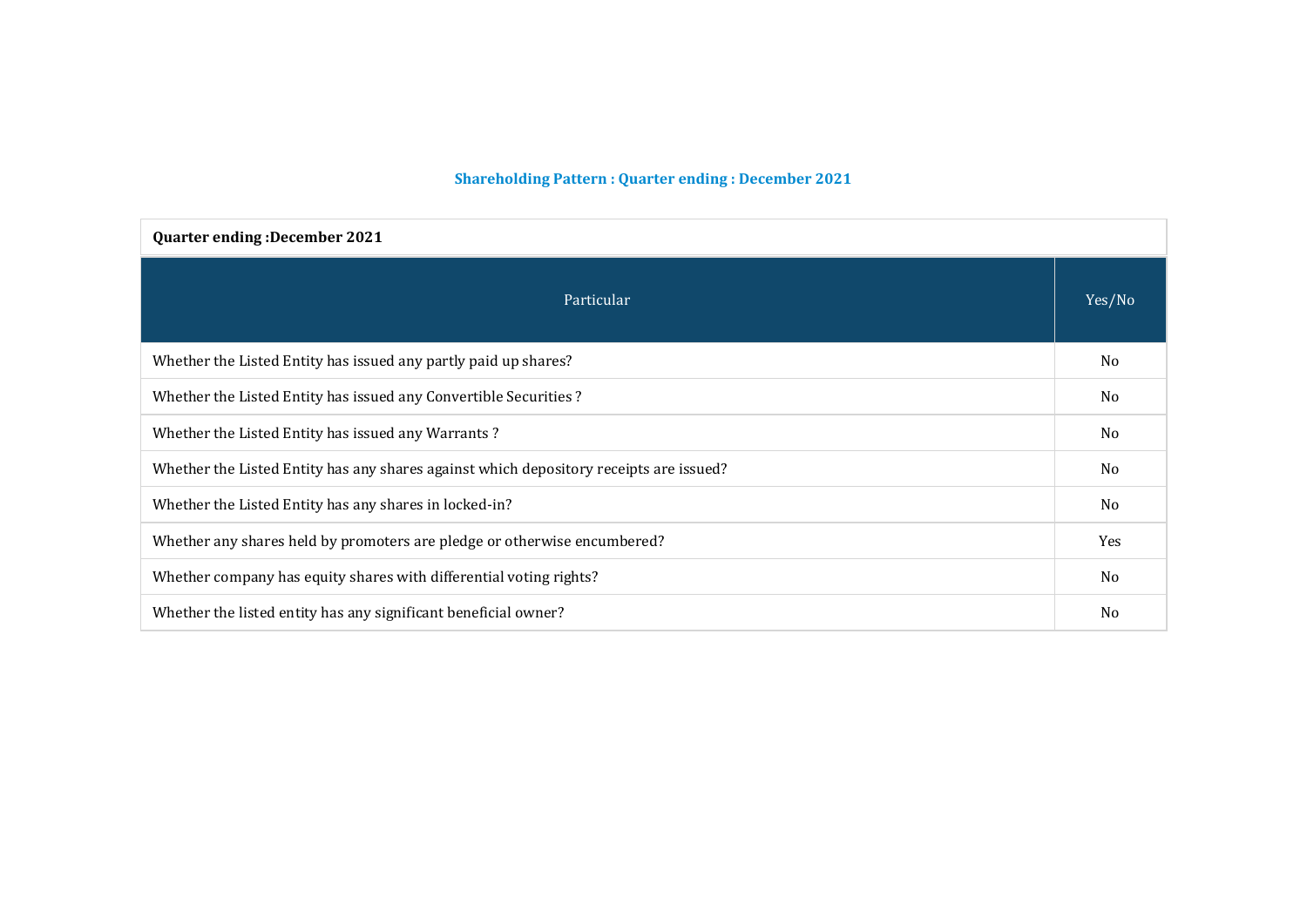# **Summary statement holding of specified securities**

| Category of<br>shareholder               | No. of<br>shareholders | No. of fully<br>paid up<br>equity<br>shares held | Total no.<br>shares held | Shareholding<br>as a $%$ of<br>total no. of<br>shares<br>(calculated<br>as per SCRR,<br>1957) As a %<br>of $(A+B+C2)$ | No. of<br>Voting<br>Rights | Total<br>as a $%$<br>of<br>Total<br>Voting<br>right | No. of Shares<br>pledged or<br>otherwise<br>encumbered<br>No.(a) | As a $%$<br>of total<br><b>Shares</b><br>held(b) | No. of equity<br>shares held in<br>dematerialized<br>form |
|------------------------------------------|------------------------|--------------------------------------------------|--------------------------|-----------------------------------------------------------------------------------------------------------------------|----------------------------|-----------------------------------------------------|------------------------------------------------------------------|--------------------------------------------------|-----------------------------------------------------------|
| (A) Promoter &<br>Promoter Group         | 9                      | 1,47,21,894                                      | 1,47,21,894              | 46.04                                                                                                                 | 1,47,21,894                | 46.04                                               | 6,67,200                                                         | 4.53                                             | 1,47,21,894                                               |
| (B) Public                               | 29,634                 | 1,71,77,764                                      | 1,71,77,764              | 53.72                                                                                                                 | 1,71,77,764                | 53.72                                               |                                                                  | 0.00                                             | 1,71,77,734                                               |
| (C1) Shares<br>underlying DRs            |                        |                                                  |                          | 0.00                                                                                                                  |                            | 0.00                                                |                                                                  | 0.00                                             |                                                           |
| (C2) Shares held<br>by Employee<br>Trust | $\mathbf{1}$           | 78,249                                           | 78,249                   | 0.24                                                                                                                  | 78,249                     | 0.24                                                |                                                                  | 0.00                                             | 78,249                                                    |
| $(C)$ Non<br>Promoter-Non<br>Public      | $\mathbf{1}$           | 78,249                                           | 78,249                   | 0.24                                                                                                                  | 78,249                     | 0.24                                                |                                                                  | 0.00                                             | 78,249                                                    |
| <b>Grand Total</b>                       | 29,644                 | 3,19,77,907                                      | 3,19,77,907              | 100.00                                                                                                                | 3,19,77,907                | 100.00                                              | 6,67,200                                                         | 2.09                                             | 3,19,77,877                                               |

**Note:**C=C1+C2 Grand Total=A+B+C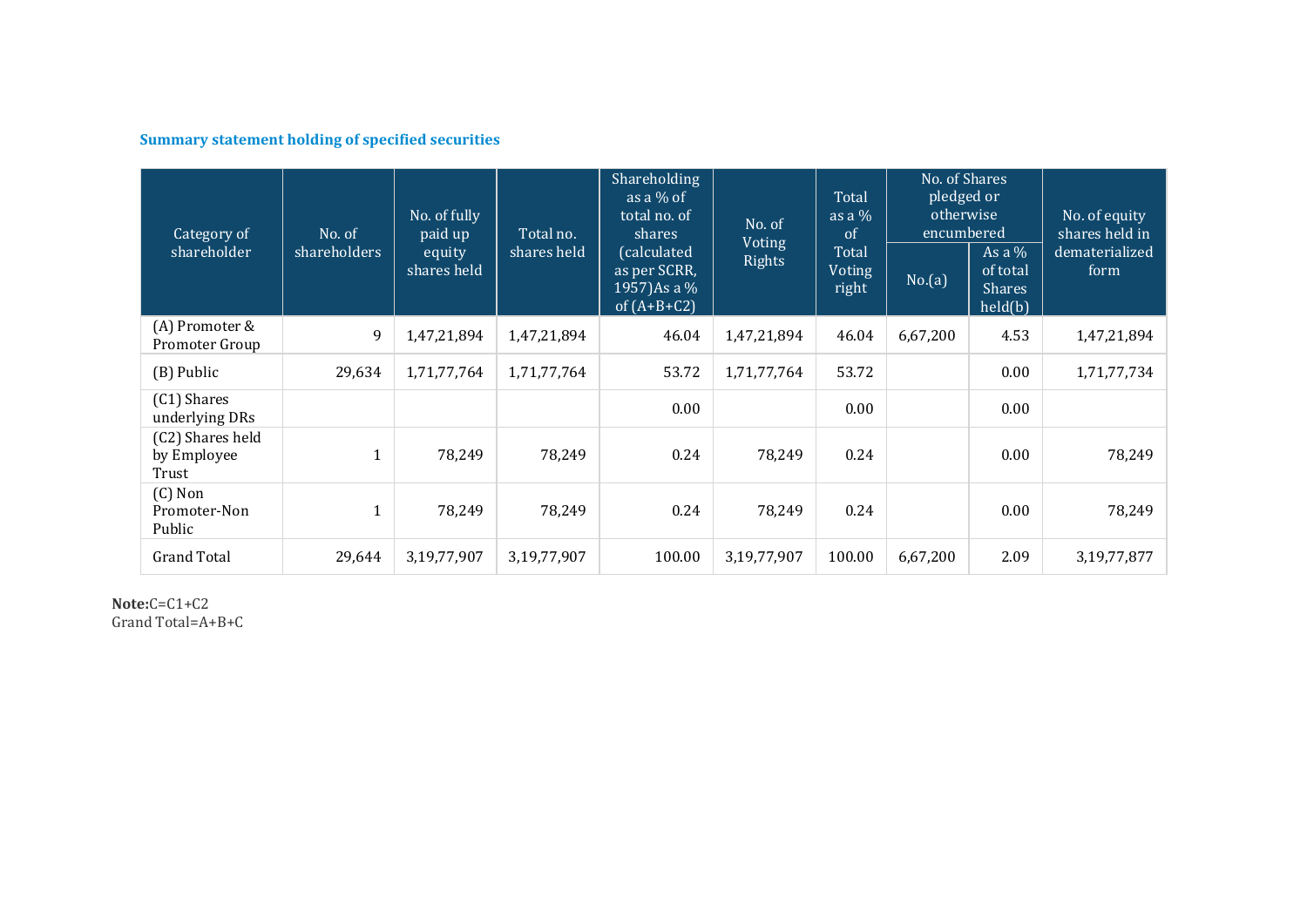|                                                                           |                   |                         | No. of fully                     |                           | Shareholding as a<br>% of total no. of                              |          | Number of Shares<br>pledged or otherwise<br>encumbered | Number of equity<br>shares held in<br>dematerialized<br>form |
|---------------------------------------------------------------------------|-------------------|-------------------------|----------------------------------|---------------------------|---------------------------------------------------------------------|----------|--------------------------------------------------------|--------------------------------------------------------------|
| Category of<br>shareholder                                                | Entity<br>Type    | Nos. of<br>shareholders | paid up<br>equity shares<br>held | Total nos.<br>shares held | shares (calculated<br>as per SCRR,<br>1957) As a % of<br>$(A+B+C2)$ | No.(a)   | As a $%$ of<br>total<br><b>Shares</b><br>held(b)       |                                                              |
| A1) Indian                                                                |                   |                         |                                  |                           | 0.00                                                                |          | 0.00                                                   |                                                              |
| Individuals/Hindu<br>undivided Family                                     |                   | 6                       | 15,71,670                        | 15,71,670                 | 4.91                                                                |          | 0.00                                                   | 15,71,670                                                    |
| <b>NARESH JALAN HUF</b>                                                   | Promoter<br>Group | $\mathbf{1}$            | 2,68,750                         | 2,68,750                  | 0.84                                                                |          | 0.00                                                   | 2,68,750                                                     |
| <b>MAHABIR PRASAD</b><br><b>JALAN HUF</b>                                 | Promoter<br>Group | $\mathbf{1}$            | 1,20,000                         | 1,20,000                  | 0.38                                                                |          | 0.00                                                   | 1,20,000                                                     |
| <b>MAHABIR PRASAD</b><br><b>JALAN</b>                                     | Promoter          | $\mathbf{1}$            | 4,56,000                         | 4,56,000                  | 1.43                                                                |          | 0.00                                                   | 4,56,000                                                     |
| <b>NARESH JALAN</b>                                                       | Promoter          | $\mathbf{1}$            | 2,90,750                         | 2,90,750                  | 0.91                                                                |          | 0.00                                                   | 2,90,750                                                     |
| RASHMI JALAN                                                              | Promoter          | $\mathbf{1}$            | 4,18,750                         | 4,18,750                  | 1.31                                                                |          | 0.00                                                   | 4,18,750                                                     |
| <b>CHAITANYA JALAN</b>                                                    | Promoter          | $\mathbf{1}$            | 17,420                           | 17,420                    | 0.05                                                                |          | 0.00                                                   | 17,420                                                       |
| Any Other (specify)                                                       |                   | 3                       | 1,31,50,224                      | 1,31,50,224               | 41.12                                                               | 6,67,200 | 5.07                                                   | 1,31,50,224                                                  |
| RAMKRISHNA RAIL<br><b>AND</b><br><b>INFRASTRUCTURE</b><br>PRIVATE LIMITED | Promoter<br>Group | $\mathbf{1}$            | 13,00,000                        | 13,00,000                 | 4.07                                                                |          | 0.00                                                   | 13,00,000                                                    |
| <b>EASTERN CREDIT</b><br><b>CAPITAL PRIVATE</b><br><b>LIMITED</b>         | Promoter          | $\mathbf{1}$            | 43,18,500                        | 43,18,500                 | 13.50                                                               |          | 0.00                                                   | 43,18,500                                                    |
| RIDDHI PORTFOLIO<br>PRIVATE LIMITED                                       | Promoter          | $\mathbf{1}$            | 75,31,724                        | 75,31,724                 | 23.55                                                               | 6,67,200 | 8.86                                                   | 75,31,724                                                    |
| <b>Sub Total A1</b>                                                       |                   | 9                       | 1,47,21,894                      | 1,47,21,894               | 46.04                                                               | 6,67,200 | 4.53                                                   | 1,47,21,894                                                  |

# **Statement showing shareholding pattern of the Promoter and Promoter Group**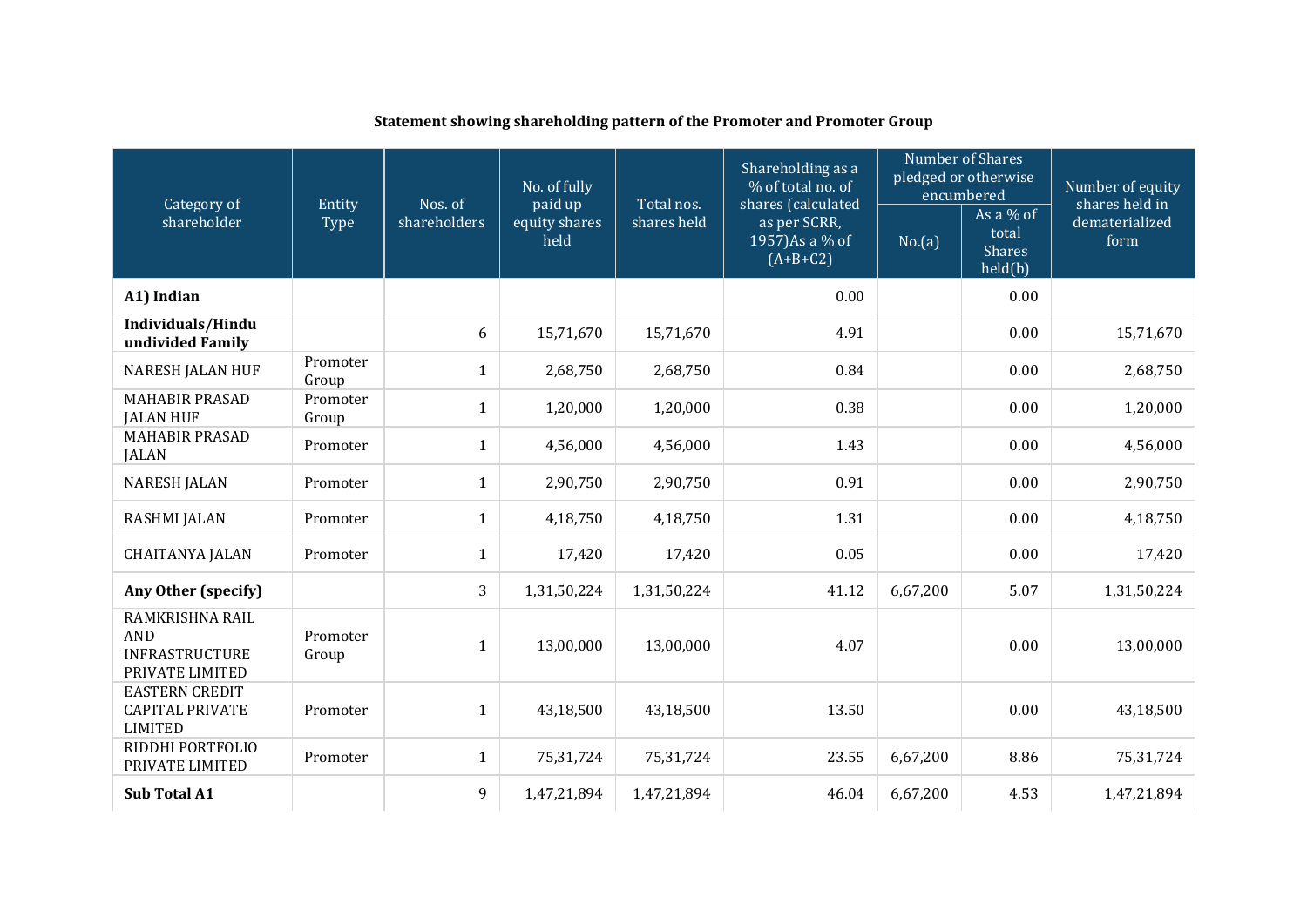| A2) Foreign   |             | 0.00                 |          | 0.00 |             |
|---------------|-------------|----------------------|----------|------|-------------|
| $A = A1 + A2$ | 1,47,21,894 | 1,47,21,894<br>46.04 | 6,67,200 | 4.53 | 1,47,21,894 |

# **Statement showing shareholding pattern of the Public shareholder**

| Category & Name of the<br>Shareholders                                                                         | No. of<br>shareholder | No. of fully<br>paid up<br>equity shares<br>held | Total no.<br>shares held | Shareholding %<br>calculated as per<br>SCRR, 1957 As a %<br>of $(A+B+C2)$ | No. of<br>Voting<br>Rights | Total as a<br>$%$ of<br>Total<br>Voting<br>right | No. of equity shares<br>held in<br>dematerialized<br>form(Not Applicable) |
|----------------------------------------------------------------------------------------------------------------|-----------------------|--------------------------------------------------|--------------------------|---------------------------------------------------------------------------|----------------------------|--------------------------------------------------|---------------------------------------------------------------------------|
| <b>B1) Institutions</b>                                                                                        | $\mathbf{0}$          | $\mathbf{0}$                                     |                          | 0.00                                                                      |                            | 0.00                                             |                                                                           |
| <b>Mutual Funds/</b>                                                                                           | $\mathbf{1}$          | 1716484                                          | 17,16,484                | 5.37                                                                      | 17,16,484                  | 5.37                                             | 17,16,484                                                                 |
| <b>ADITYA BIRLA SUN LIFE</b><br>TRUSTEE PRIVATE LIMITED<br>A/C ADITYA BIRLA SUN LIFE<br><b>PURE VALUE FUND</b> | $\mathbf{1}$          | 1716484                                          | 17,16,484                | 5.37                                                                      | 17,16,484                  | 5.37                                             | 17,16,484                                                                 |
| <b>Foreign Portfolio Investors</b>                                                                             | 58                    | 4648447                                          | 46,48,447                | 14.54                                                                     | 46,48,447                  | 14.54                                            | 46,48,447                                                                 |
| 238 PLAN ASSOCIATES LLC                                                                                        | $\mathbf{1}$          | 339000                                           | 3,39,000                 | 1.06                                                                      | 3,39,000                   | 1.06                                             | 3,39,000                                                                  |
| <b>ICG Q LIMITED</b>                                                                                           | 1                     | 628555                                           | 6,28,555                 | 1.97                                                                      | 6,28,555                   | 1.97                                             | 6,28,555                                                                  |
| <b>MASSACHUSETTS</b><br><b>INSTITUTE OF</b><br>TECHNOLOGY                                                      | $\mathbf{1}$          | 1202200                                          | 12,02,200                | 3.76                                                                      | 12,02,200                  | 3.76                                             | 12,02,200                                                                 |
| PACIFIC HORIZON<br><b>INVESTMENT TRUST PLC</b>                                                                 | 1                     | 1057788                                          | 10,57,788                | 3.31                                                                      | 10,57,788                  | 3.31                                             | 10,57,788                                                                 |
| <b>BLUE LOTUS INVESTMENT</b><br><b>FUND</b>                                                                    | $\mathbf{1}$          | 371087                                           | 3,71,087                 | 1.16                                                                      | 3,71,087                   | 1.16                                             | 3,71,087                                                                  |
| Any Other (specify)                                                                                            | 1                     | 489132                                           | 4,89,132                 | 1.53                                                                      | 4,89,132                   | 1.53                                             | 4,89,132                                                                  |
| <b>INTERNATIONAL FINANCE</b><br>CORPORATION                                                                    | $\mathbf{1}$          | 489132                                           | 4,89,132                 | 1.53                                                                      | 4,89,132                   | 1.53                                             | 4,89,132                                                                  |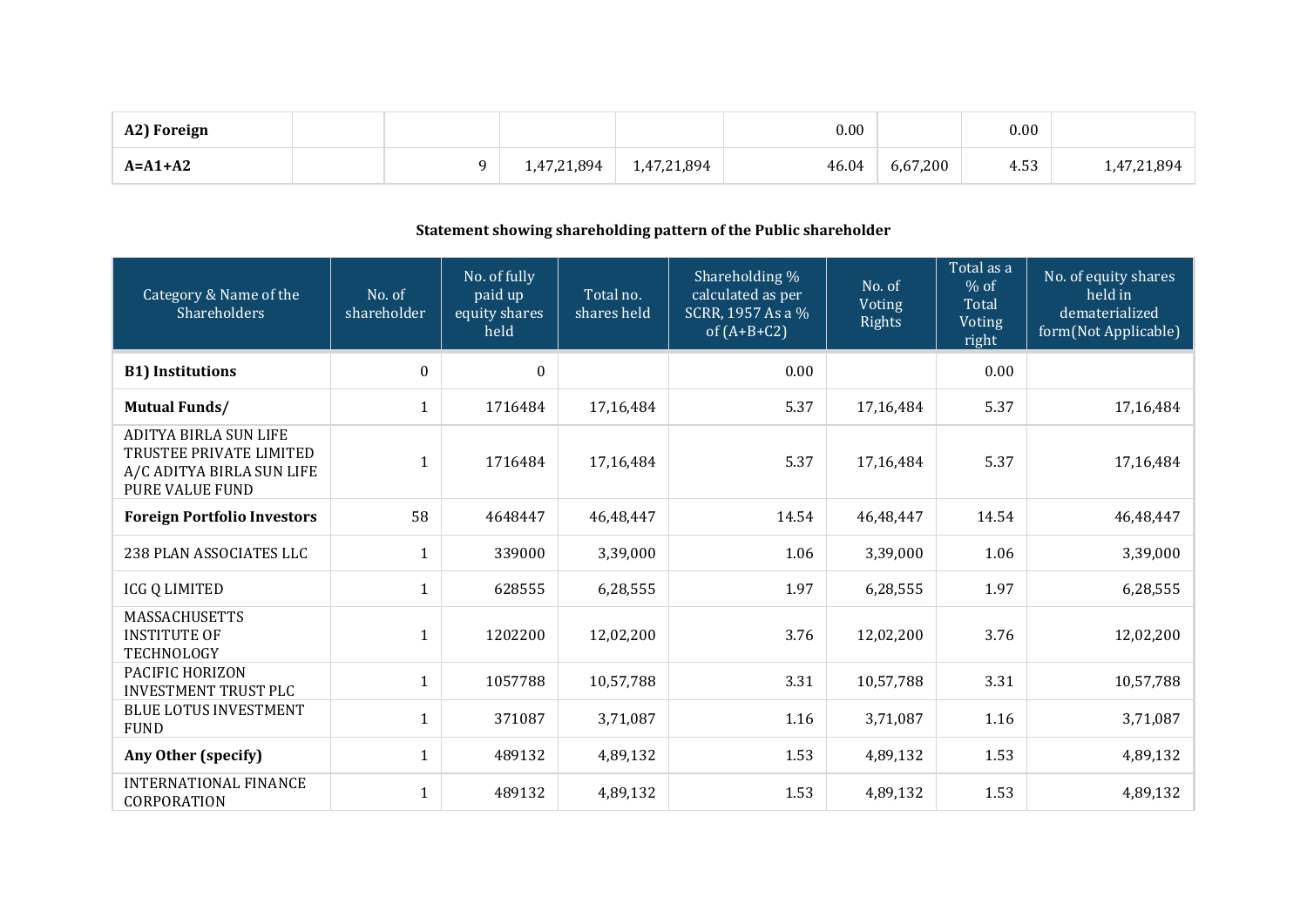| <b>Sub Total B1</b>                                                                        | 60               | 6854063          | 68,54,063 | 21.43 | 68,54,063 | 21.43 | 68,54,063 |
|--------------------------------------------------------------------------------------------|------------------|------------------|-----------|-------|-----------|-------|-----------|
| <b>B2) Central Government/</b><br><b>State Government(s)/</b><br><b>President of India</b> | $\boldsymbol{0}$ | $\mathbf{0}$     |           | 0.00  |           | 0.00  |           |
| <b>B3) Non-Institutions</b>                                                                | $\boldsymbol{0}$ | $\boldsymbol{0}$ |           | 0.00  |           | 0.00  |           |
| <b>Individual share capital</b><br>upto Rs. 2 Lacs                                         | 28890            | 3096498          | 30,96,498 | 9.68  | 30,96,498 | 9.68  | 30,96,468 |
| Individual share capital in<br>excess of Rs. 2 Lacs                                        | 23               | 3256838          | 32,56,838 | 10.18 | 32,56,838 | 10.18 | 32,56,838 |
| <b>AKASH BHANSHALI</b>                                                                     | $\mathbf{1}$     | 810382           | 8,10,382  | 2.53  | 8,10,382  | 2.53  | 8,10,382  |
| LATA BHANSHALI                                                                             | $\mathbf{1}$     | 1053975          | 10,53,975 | 3.30  | 10,53,975 | 3.30  | 10,53,975 |
| Any Other (specify)                                                                        | 661              | 3970365          | 39,70,365 | 12.42 | 39,70,365 | 12.42 | 39,70,365 |
| <b>ALTERNATIVE INVESTMENT</b><br><b>FUND</b>                                               | $\mathbf{1}$     | 445000           | 4,45,000  | 1.39  | 4,45,000  | 1.39  | 4,45,000  |
| LONG TERM EQUITY FUND                                                                      | $\mathbf{1}$     | 445000           | 4,45,000  | 1.39  | 4,45,000  | 1.39  | 4,45,000  |
| Non-Resident Indian (NRI)                                                                  | 258              | 149141           | 1,49,141  | 0.47  | 1,49,141  | 0.47  | 1,49,141  |
| <b>Clearing Members</b>                                                                    | 57               | 37467            | 37,467    | 0.12  | 37,467    | 0.12  | 37,467    |
| <b>NON RESIDENT INDIAN</b><br><b>NON REPATRIABLE</b>                                       | 102              | 73467            | 73,467    | 0.23  | 73,467    | 0.23  | 73,467    |
| <b>Bodies Corporate</b>                                                                    | 242              | 3263172          | 32,63,172 | 10.20 | 32,63,172 | 10.20 | 32,63,172 |
| <b>BARCLAYS WEALTH</b><br>TRUSTEES INDIA PVT LTD                                           | $\mathbf{1}$     | 350000           | 3,50,000  | 1.09  | 3,50,000  | 1.09  | 3,50,000  |
| <b>BLUE DAIMOND</b><br>PROPERTIES PVT LTD                                                  | $\mathbf{1}$     | 738691           | 7,38,691  | 2.31  | 7,38,691  | 2.31  | 7,38,691  |
| AADI FINANCIAL ADVISORS<br><b>LLP</b>                                                      | $\mathbf{1}$     | 372952           | 3,72,952  | 1.17  | 3,72,952  | 1.17  | 3,72,952  |
| <b>IEPF</b>                                                                                | $\mathbf{1}$     | 2118             | 2,118     | 0.01  | 2,118     | 0.01  | 2,118     |
|                                                                                            |                  |                  |           |       |           |       |           |